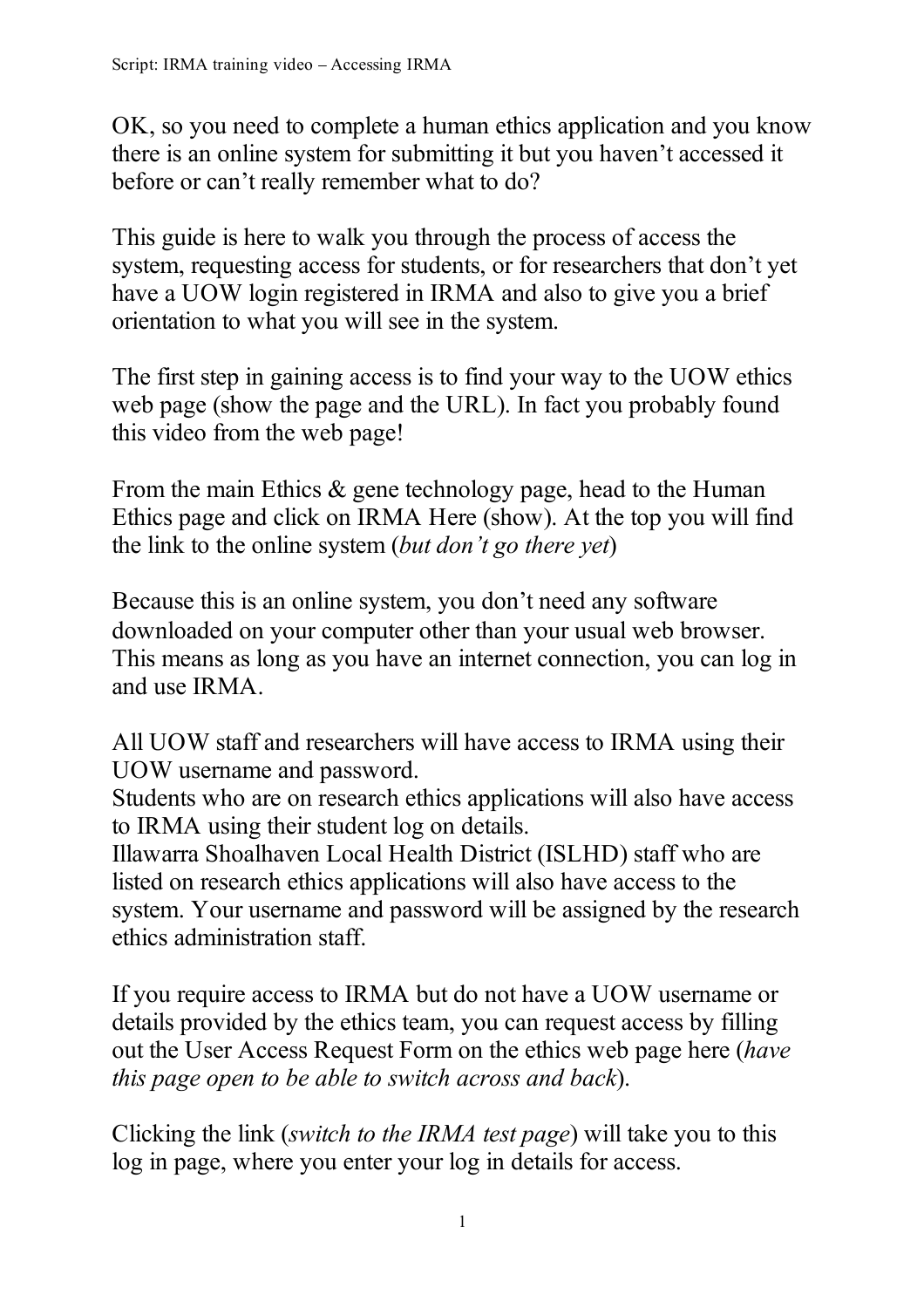Once you are in the system, you will land on the My Home tab. This displays your researcher profile and provides an email link to the IRMA support team. If you are having any problems with the system, this is the quickest and easiest way to contact us for a resolution.

Across the top here you will see a number of tabs, the three that you will use the are My approvals, Human Ethics and Events.

My Approvals will display any applications that require your sign off.

The Human Ethics tab allows you to view any coversheets that you are listed on or have submitted including applications submitted before IRMA was introduced although only limited information is available these paper applications.

You can view existing coversheets and create and submit new ones here

The first thing you will notice is this green and white list. This shows a list of all applications that you are listed on: white is in draft form and can still be edited; green is submitted and read only.

This screen also has the following search functions Template – this allows you to filter according to the coversheet template type (for example a New Application, Amendment or, report) Title – search using the title of the research

You can also see some basic information displayed for each coversheet. For a more detailed description of these, please check the user guide.

The Events tab shows agenda deadlines for all upcoming meetings, along with the dates and times for the meetings.

You can view more information about meeting venue and time here, but note that you are not required to attend the meeting unless requested by the committee.

You will always enter the system via the My Home tab. If you navigate